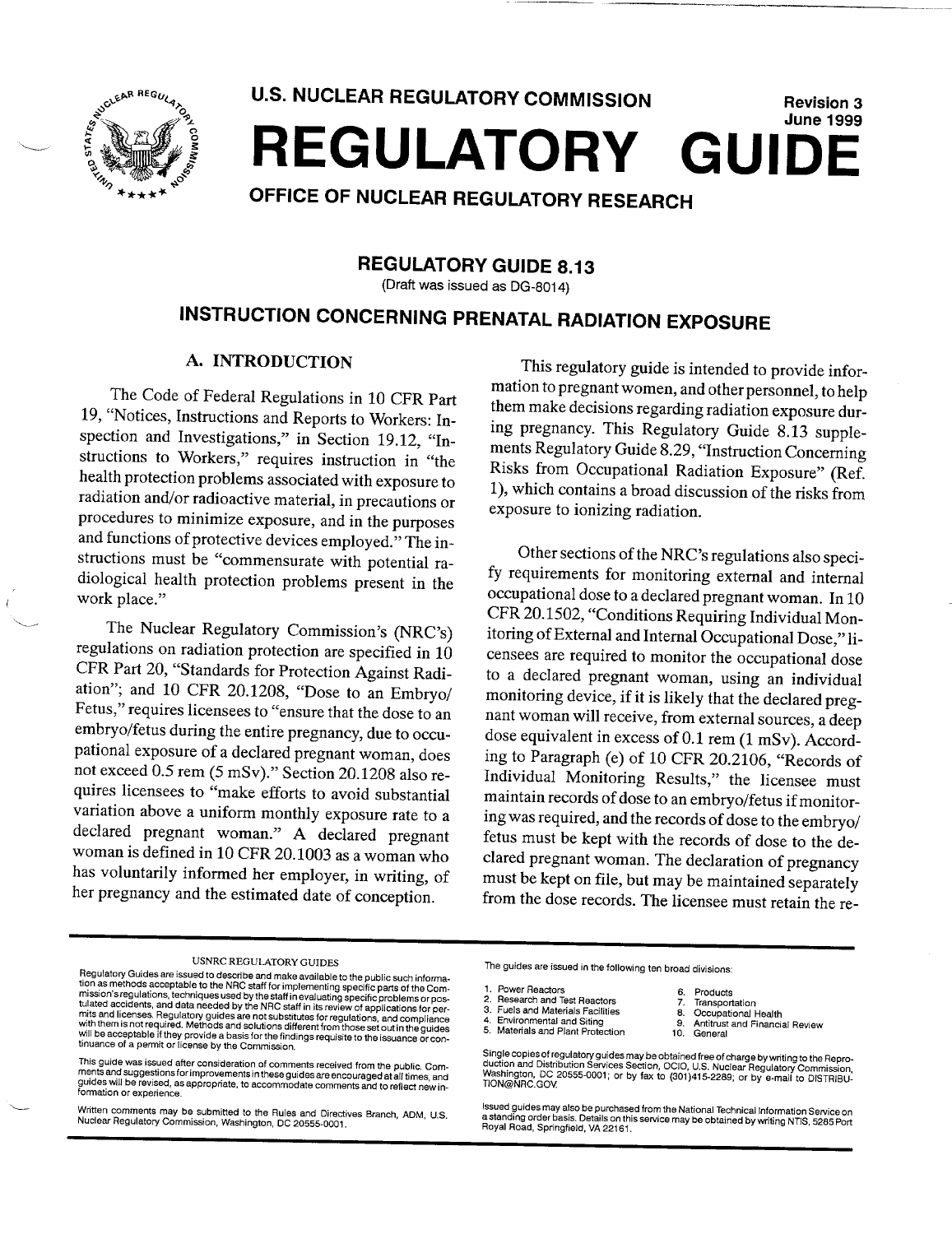quired form or record until the Commission terminates each pertinent license requiring the record.

The information collections in this regulatory guide are covered by the requirements of 10 CFR Parts 19 or 20, which were approved by the Office of Man agement and Budget, approval numbers 3150-0044 and 3150-0014, respectively. The NRC may not conduct or sponsor, and a person is not required to respond to, a collection of information unless it displays a currently valid OMB control number.

#### B. **DISCUSSION**

As discussed in Regulatory Guide 8.29 (Ref. 1), exposure to any level of radiation is assumed to carry with it a certain amount of risk. In the absence of scien tific certainty regarding the relationship between low dose exposure and health effects, and as a conservative assumption for radiation protection purposes, the scientific community generally assumes that any expo sure to ionizing radiation may cause undesirable bio logical effects and that the likelihood of these effects in creases as the dose increases. At the occupational dose limit for the whole body of 5 rem (50 mSv) per year, the risk is believed to be very low.

The magnitude of risk of childhood cancer follow ing in utero exposure is uncertain in that both negative and positive studies have been reported. The data from these studies "are consistent with a lifetime cancer risk resulting from exposure during gestation which is two to three times that for the adult" (NCRP Report No. 116, Ref. 2). The NRC has reviewed the available scientific literature and has concluded that the 0.5 rem (5 mSv) limit specified in 10 CFR 20.1208 provides an adequate margin of protection for the embryo/fetus. This dose limit reflects the desire to limit the total life time risk of leukemia and other cancers associated with radiation exposure during pregnancy.

In order for a pregnant worker to take advantage of the lower exposure limit and dose monitoring provi sions specified in 10 CFR Part 20, the woman must de clare her pregnancy in writing to the licensee. A form letter for declaring pregnancy is provided in this guide or the licensee may use its own form letter for declaring pregnancy. A separate written declaration should be submitted for each pregnancy.

# C. REGULATORY POSITION

# 1. Who Should Receive Instruction

Female workers who require training under 10 CFR 19.12 should be provided with the information contained in this guide. In addition to the information contained in Regulatory Guide 8.29 (Ref. 1), this infor mation may be included as part of the training required under 10 CFR 19.12.

#### 2. Providing Instruction

The occupational worker may be given a copy of this guide with its Appendix, an explanation of the con tents of the guide, and an opportunity to ask questions and request additional information. The information in this guide and Appendix should also be provided to any worker or supervisor who may be affected by a declara tion of pregnancy or who may have to take some action in response to such a declaration.

Classroom instruction may supplement the written information. If the licensee provides classroom instruc tion, the instructor should have some knowledge of the biological effects of radiation to be able to answer ques tions that may go beyond the information provided in this guide. Videotaped presentations may be used for classroom instruction. Regardless of whether the li censee provides classroom training, the licensee should give workers the opportunity to ask questions about in formation contained in this Regulatory Guide 8.13. The licensee may take credit for instruction that the worker has received within the past year at other licensed facili ties or in other courses or training.

# 3. Licensee's Policy on Declared Pregnant Women

 $\left(\begin{array}{c} 1 \end{array}\right)$ 

The instruction provided should describe the li censee's specific policy on declared pregnant women, including how those policies may affect a woman's work situation. In particular, the instruction should in clude a description of the licensee's policies, if any, that may affect the declared pregnant woman's work situa tion after she has filed a written declaration of pregnan cy consistent with 10 CFR 20.1208.

The instruction should also identify who to contact for additional information as well as identify who should receive the written declaration of pregnancy. The recipient of the woman's declaration may be identi fied by name (e.g., John Smith), position (e.g., immedi ate supervisor, the radiation safety officer), or depart ment (e.g., the personnel department).

# 4. Duration of Lower Dose Limits for the Embryo/ Fetus

The lower dose limit for the embryo/fetus should remain in effect until the woman withdraws the declaration in writing or the woman is no longer preg nant. If a declaration of pregnancy is withdrawn, the dose limit for the embryo/fetus would apply only to the time from the estimated date of conception until the time the declaration is withdrawn. If the declaration is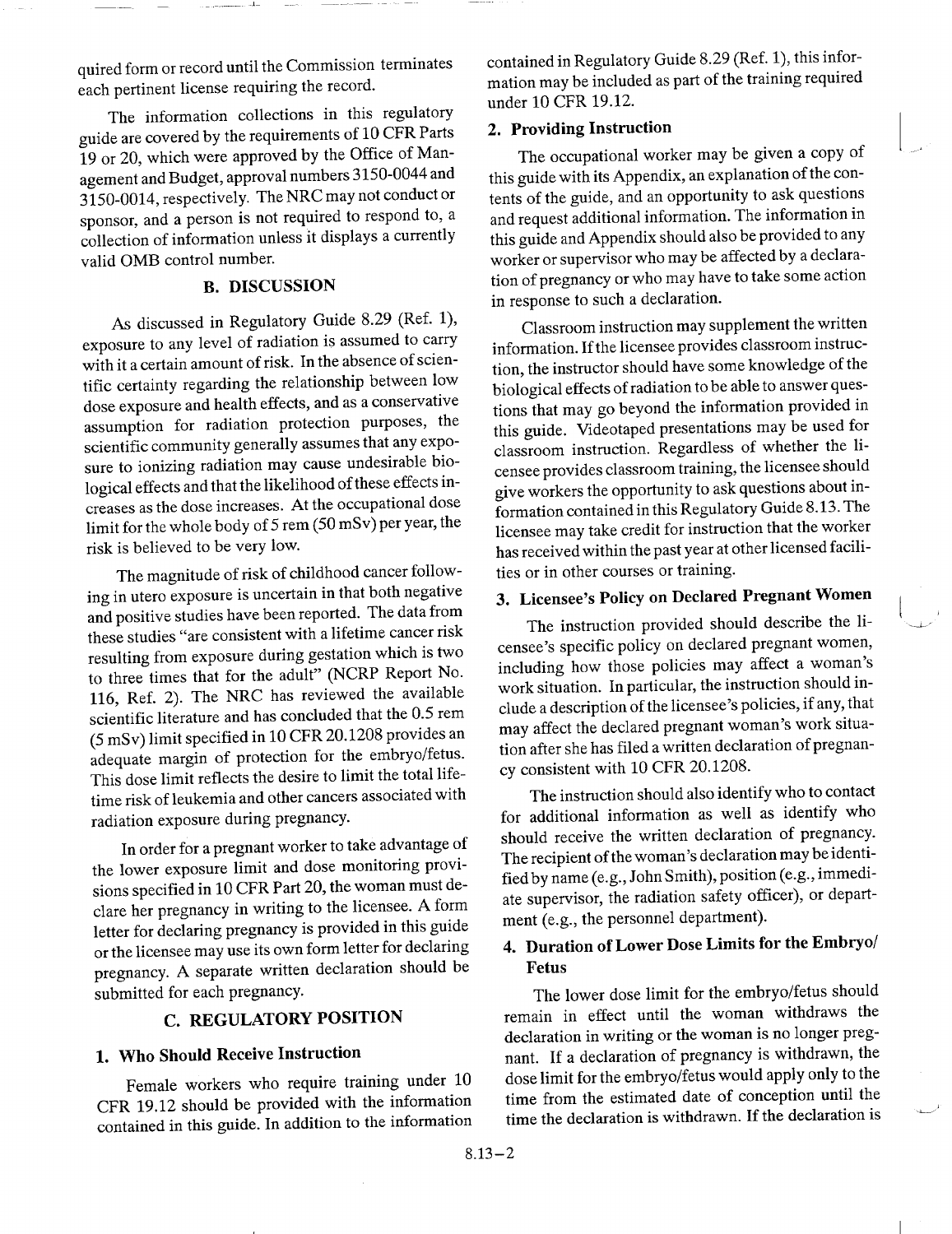not withdrawn, the written declaration may be consid ered expired one year after submission.

### 5. Substantial Variations Above a Uniform Month **ly** Dose Rate

According to 10 CFR 20.1208(b), "The licensee shall make efforts to avoid substantial variation above a uniform monthly exposure rate to a declared pregnant woman so as to satisfy the limit in paragraph (a) of this section," that is, 0.5 rem (5 mSv) to the embryo/fetus. The National Council on Radiation Protection and Measurements (NCRP) recommends a monthly equiv alent dose limit of 0.05 rem (0.5 mSv) to the embryo/ fetus once the pregnancy is known (Ref. 2). In view of the NCRP recommendation, any monthly dose of less than 0.1 rem (1 mSv) may be considered as not a sub stantial variation above a uniform monthly dose rate and as such will not require licensee justification. How ever, a monthly dose greater than 0.1 rem (1 mSv) should be justified by the licensee.

#### **D. IMPLEMENTATION**

The purpose of this section is to provide informa tion to licensees and applicants regarding the NRC staff's plans for using this regulatory guide.

Unless a licensee or an applicant proposes an ac ceptable alternative method for complying with the specified portions of the NRC's regulations, the meth ods described in this guide will be used by the NRC staff in the evaluation of instructions to workers on the radiation exposure of pregnant women.

#### **REFERENCES**

- 1. USNRC, "Instruction Concerning Risks from Oc cupational Radiation Exposure," Regulatory Guide 8.29, Revision 1, February 1996.
- 2. National Council on Radiation Protection and Measurements, *Limitation of Exposure to Ioniz ing Radiation,* NCRP Report No. 116, Bethesda, MD, 1993.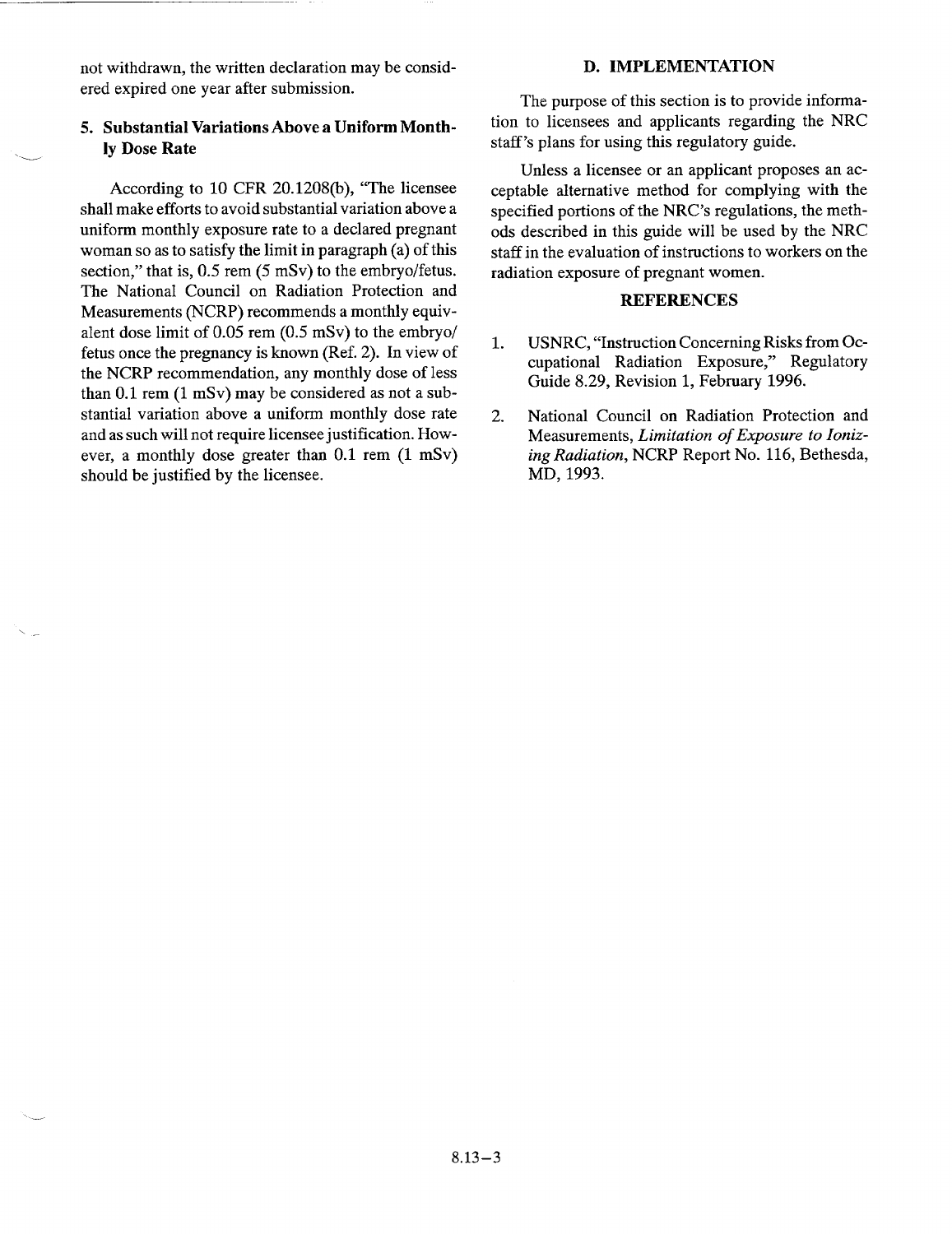# **QUESTIONS AND ANSWERS CONCERNING** PRENATAL RADIATION **EXPOSURE**

#### **1. Why** am **I** receiving this information?

The NRC's regulations (in 10 CFR 19.12, "Instruc tions to Workers") require that licensees instruct indi viduals working with licensed radioactive materials in radiation protection as appropriate for the situation. The instruction below describes information that occu pational workers and their supervisors should know about the radiation exposure of the embryo/fetus of pregnant women.

The regulations allow a pregnant woman to decide whether she wants to formally declare her pregnancy to take advantage of lower dose limits for the embryo/ fetus. This instruction provides information to help women make an informed decision whether to declare a pregnancy.

#### 2. **If** I become pregnant, am I required to declare my pregnancy?

No. The choice whether to declare your pregnancy is completely voluntary. If you choose to declare your pregnancy, you must do so in writing and a lower radi ation dose limit will apply to your embryo/fetus. If you choose not to declare your pregnancy, you and your embryo/fetus will continue to be subject to the same radiation dose limits that apply to other occupational workers.

## **3. If** I declare my pregnancy in writing, what happens?

If you choose to declare your pregnancy in writing, the licensee must take measures to limit the dose to your embryo/fetus to 0.5 rem (5 millisievert) during the entire pregnancy. This is one-tenth of the dose that an occupational worker may receive in a year. If you have already received a dose exceeding 0.5 rem (5 mSv) in the period between conception and the declaration of your pregnancy, an additional dose of 0.05 rem (0.5 mSv) is allowed during the remainder of the pregnancy. In addition, 10 CFR 20.1208, "Dose to an Embryo/ Fetus," requires licensees to make efforts to avoid substantial variation above a uniform monthly dose rate so that all the 0.5 rem (5 mSv) allowed dose does not occur in a short period during the pregnancy.

This may mean that, if you declare your pregnancy, the licensee may not permit you to do some of your nor mal job functions if those functions would have al lowed you to receive more than 0.5 rem, and you may not be able to have some emergency response responsibilities.

**I**

**I**

4. **Why** do the regulations have a lower dose limit for the embryo/fetus of a declared pregnant woman than for a pregnant worker who has not declared?

A lower dose limit for the embryo/fetus of a de clared pregnant woman is based on a consideration of greater sensitivity to radiation of the embryo/fetus and the involuntary nature of the exposure. Several scientif ic advisory groups have recommended (References 1 and 2) that the dose to the embryo/fetus be limited to a fraction of the occupational dose limit.

#### 5. What are the potentially harmful effects of radi ation exposure to my embryo/fetus?

The occurrence and severity of health effects caused by ionizing radiation are dependent upon the type and total dose of radiation received, as well as the time period over which the exposure was received. See Regulatory Guide 8.29, "Instruction Concerning Risks from Occupational Exposure" (Ref. 3), for more infor mation. The main concern is embryo/fetal susceptibil ity to the harmful effects of radiation such as cancer.

#### **6.** Are there any risks of genetic defects?

Although radiation injury has been induced experi mentally in rodents and insects, and in the experiments was transmitted and became manifest as hereditary dis orders in their offspring, radiation has not been identi fied as a cause of such effect in humans. Therefore, the risk of genetic effects attributable to radiation exposure is speculative. For example, no genetic effects have been documented in any of the Japanese atomic bomb survivors, their children, or their grandchildren.

## 7. What if I decide that I do not want any radiation exposure at all during my pregnancy?

You may ask your employer for a job that does not involve any exposure at all to occupational radiation dose, but your employer is not obligated to provide you with ajob involving no radiation exposure. Even if you receive no occupational exposure at all, your embryo/ fetus will receive some radiation dose (on average 75 mrem (0.75 mSv)) during your pregnancy from natural background radiation.

The NRC has reviewed the available scientific lit erature and concluded that the 0.5 rem (5 mSv) limit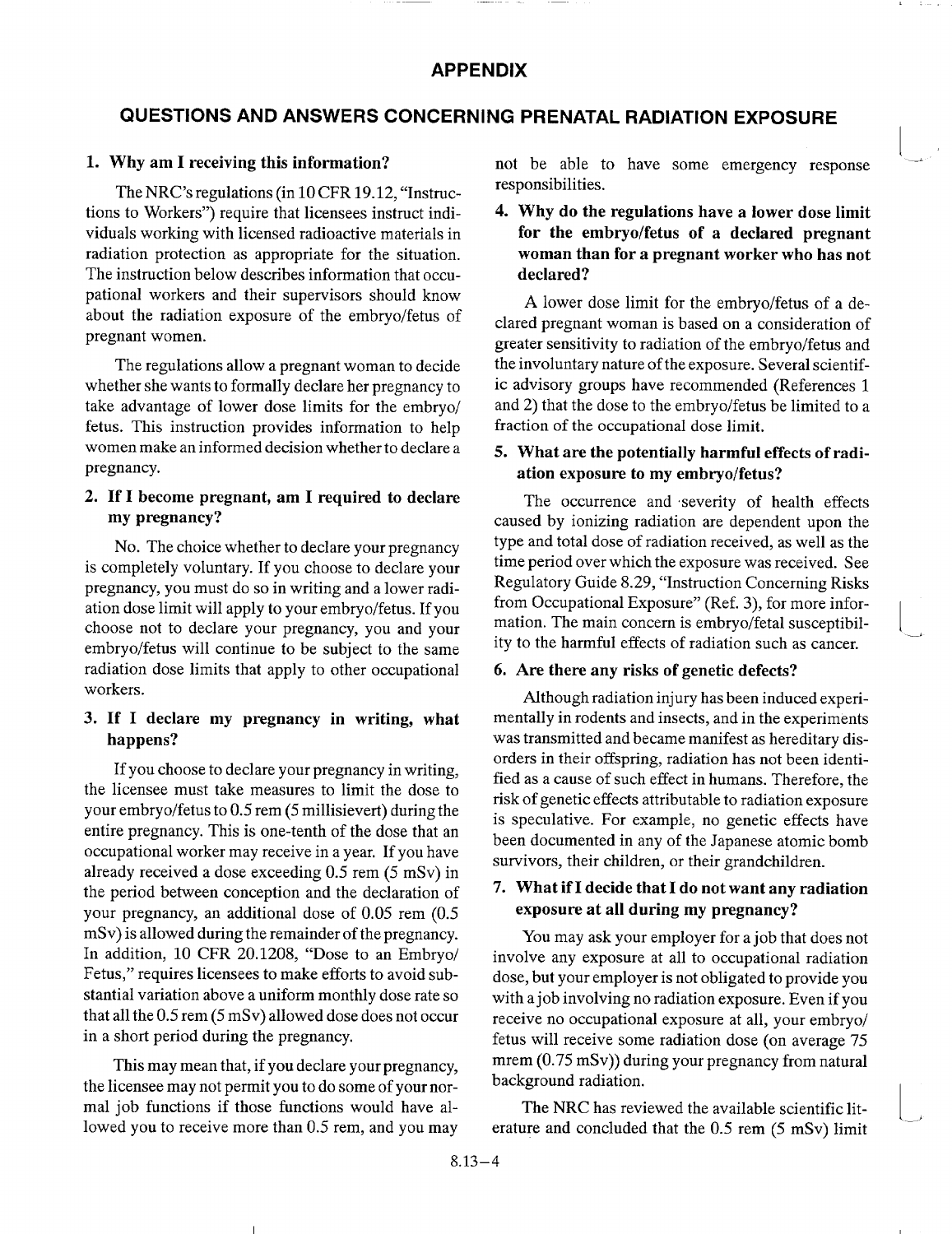provides an adequate margin of protection for the embryo/fetus. This dose limit reflects the desire to lim it the total lifetime risk of leukemia and other cancers. If this dose limit is exceeded, the total lifetime risk of cancer to the embryo/fetus may increase incrementally. However, the decision on what level of risk to accept is yours. More detailed information on potential risk to the embryo/fetus from radiation exposure can be found in References 2-10.

#### 8. What effect will formally declaring my pregnan cy have on my job status?

Only the licensee can tell you what effect a written declaration of pregnancy will have on your job status. As part of your radiation safety training, the licensee should tell you the company's policies with respect to the job status of declared pregnant women. In addition, before you declare your pregnancy, you may want to talk to your supervisor or your radiation safety officer and ask what a declaration of pregnancy would mean specifically for you and your job status.

In many cases you can continue in your present job with no change and still meet the dose limit for the embryo/fetus. For example, most commercial power reactor workers (approximately 93%) receive, in 12 months, occupational radiation doses that are less than 0.5 rem (5 mSv) (Ref. 11). The licensee may also con sider the likelihood of increased radiation exposures from accidents and abnormal events before making a decision to allow you to continue in your present job.

If your current work might cause the dose to your embryo/fetus to exceed 0.5 rem (5 mSv), the licensee has various options. It is possible that the licensee can and will make a reasonable accommodation that will al low you to continue performing your current job, for example, by having another qualified employee do a small part of the job that accounts for some of your radi ation exposure.

## **9.** What information must I provide in my written declaration of pregnancy?

You should provide, in writing, your name, a decla ration that you are pregnant, the estimated date of conception (only the month and year need be given), and the date that you give the letter to the licensee. A form letter that you can use is included at the end of these questions and answers. You may use that letter, use a form letter the licensee has provided to you, or write your own letter.

#### 10. To declare my pregnancy, do I have to have doc umented medical proof that I am pregnant?

NRC regulations do not require that you provide medical proof of your pregnancy. However, NRC regu lations do not preclude the licensee from requesting medical documentation of your pregnancy, especially if a change in your duties is necessary in order to com ply with the 0.5 rem (5 mSv) dose limit.

### **11.** Can **I** tell the licensee orally rather than in writ ing that **I** am pregnant?

No. The regulations require that the declaration must be in writing.

#### 12. **If I** have not declared my pregnancy in writing, but the licensee suspects that **I** am pregnant, do the lower dose limits apply?

No. The lower dose limits for pregnant women ap ply only if you have declared your pregnancy in writ ing. The United States Supreme Court has ruled (in *United Automobile Workers International Union v. Johnson Controls, Inc.,* 1991) that "Decisions about the welfare of future children must be left to the parents who conceive, bear, support, and raise them rather than to the employers who hire those parents" (Reference 7). The Supreme Court also ruled that your employer may not restrict you from a specific job "because of concerns about the next generation." Thus, the lower limits ap ply only if you choose to declare your pregnancy in writing.

#### **13. If I** am planning to become pregnant but am not yet pregnant and **I** inform the licensee of that in writing, do the lower dose limits apply?

No. The requirement for lower limits applies only if you declare in writing that you are already pregnant.

## 14. What if **I** have a miscarriage or find out that **I**  am not pregnant?

**If** you have declared your pregnancy in writing, you should promptly inform the licensee in writing that you are no longer pregnant. However, if you have not formally declared your pregnancy in writing, you need not inform the licensee of your nonpregnant status.

#### 15. How long is the lower dose limit in effect?

The dose to the embryo/fetus must be limited until you withdraw your declaration in writing or you inform the licensee in writing that you are no longer pregnant. If the declaration is not withdrawn, the written decla ration may be considered expired one year after submission.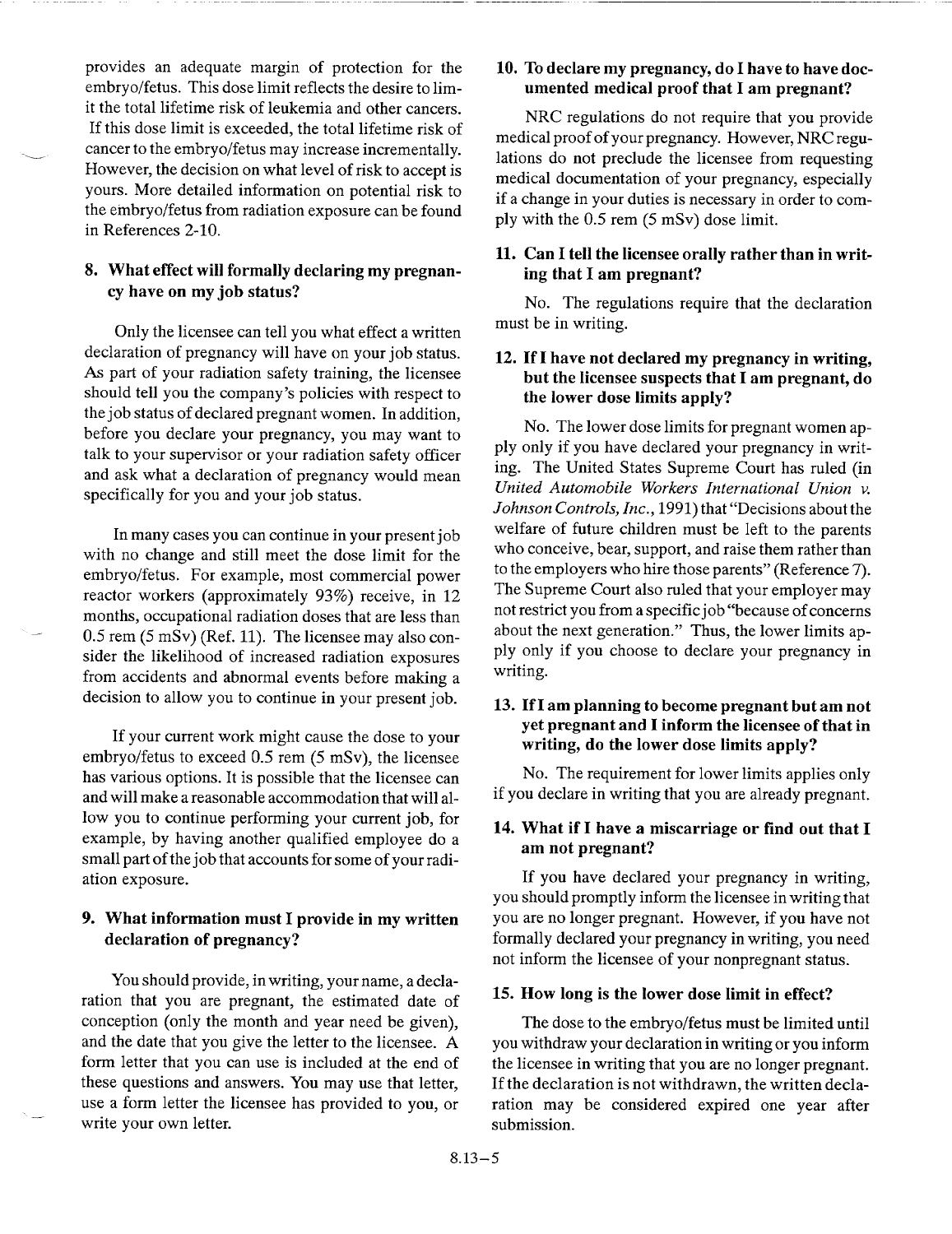#### **16. If I** have declared my pregnancy in writing, can **I** revoke my declaration of pregnancy even if **I**  am still pregnant?

Yes, you may. The choice is entirely yours. If you revoke your declaration of pregnancy, the lower dose limit for the embryo/fetus no longer applies.

#### 17. What if I work under contract at a licensed facility?

The regulations state that you should formally de clare your pregnancy to the licensee in writing. The li censee has the responsibility to limit the dose to the embryo/fetus.

#### **18.** Where can I get additional information?

The references to this Appendix contain helpful in formation, especially Reference 3, NRC's Regulatory Guide 8.29, "Instruction Concerning Risks from Occu pational Radiation Exposure," for general information

on radiation risks. The licensee should be able to give this document to you.

For information on legal aspects, see Reference 7, "The Rock and the Hard Place: Employer Liability to Fertile or Pregnant Employees and Their Unborn Chil dren-What Can the Employer Do?" which is an article in the journal *Radiation Protection Management.* 

You may telephone the NRC Headquarters at (301) 415-7000. Legal questions should be directed to the Office of the General Counsel, and technical questions should be directed to the Division of Industrial and Medical Nuclear Safety.

You may also telephone the NRC Regional Offices at the following numbers: Region I, (610) 337-5000; Region II, (404) 562-4400; Region III, (630) 829-9500; and Region IV, (817) 860-8100. Legal questions should be directed to the Regional Counsel, and technical questions should be directed to the Division of Nuclear Materials Safety.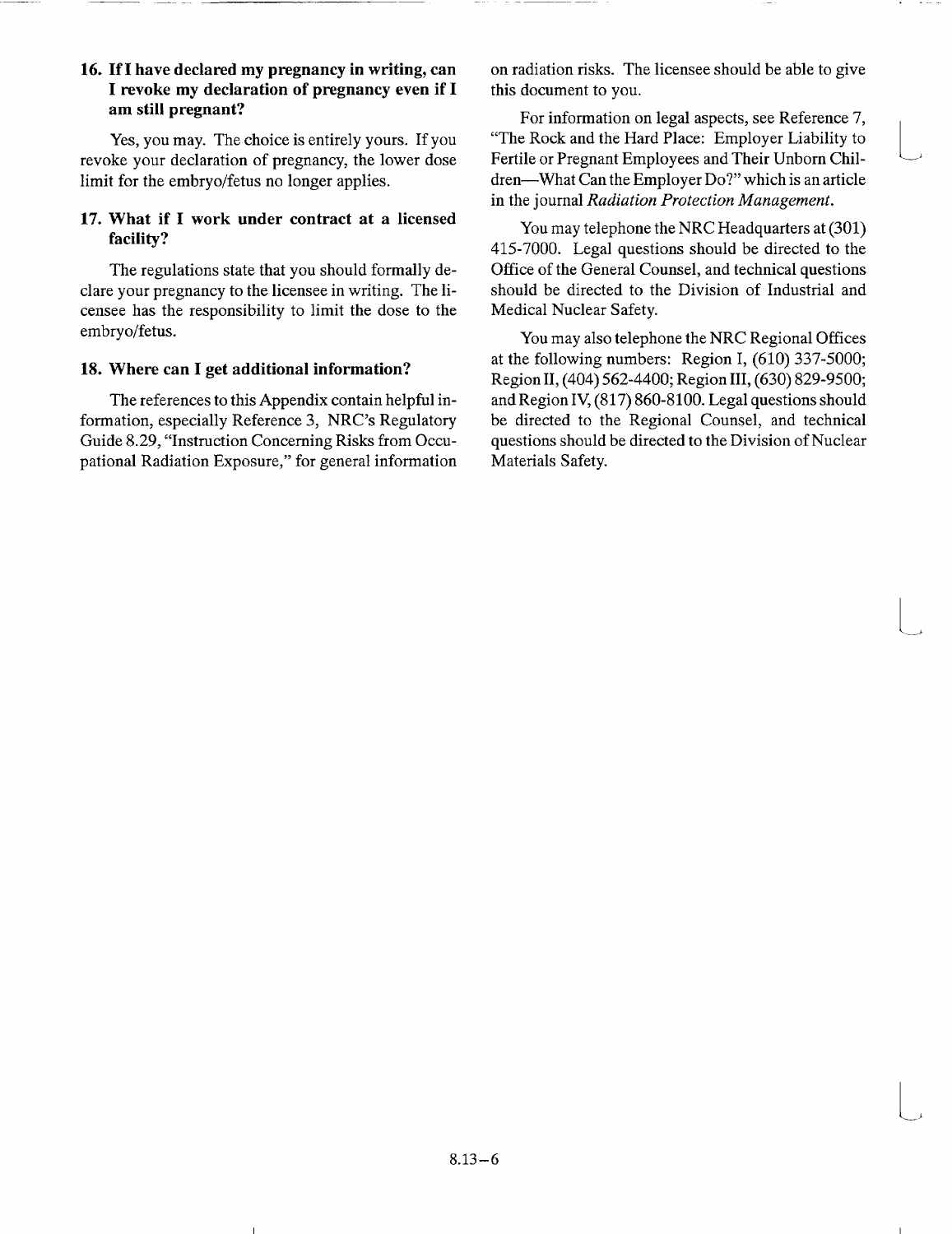#### **REFERENCES** FOR **APPENDIX**

- **1.** National Council on Radiation Protection and Measurements, *Limitation of Exposure to Ioniz ing Radiation,* NCRP Report No. 116, Bethesda, MD, 1993.
- 2. International Commission on Radiological Protection, *1990 Recommendations of the Inter national Commission on Radiological Protec tion,* ICRP Publication 60, Ann. ICRP 21: No. 1-3, Pergamon Press, Oxford, UK, 1991.
- 3. USNRC, "Instruction Concerning Risks from Occupational Radiation Exposure," Regulatory Guide 8.29, Revision 1, February 1996.<sup>1</sup> (Electronically available at www.nrc.gov/NRC/RG/ index.html)
- 4. Committee on the Biological Effects of Ionizing Radiations, National Research Council, *Health Effects of Exposure to Low Levels of Ionizing Radiation* (BEIR V), National Academy Press, Washington, DC, 1990.
- 5. United Nations Scientific Committee on the Ef fects of Atomic Radiation, *Sources and Effects of Ionizing Radiation,* United Nations, New York, 1993.
- 6. R. Doll and R. Wakeford, "Risk of Childhood Cancer from Fetal Irradiation," *The British Jour nal of Radiology,* 70, 130-139, 1997.
- 7. David Wiedis, Donald E. Jose, and Timm **0.**  Phoebe, "The Rock and the Hard Place: Employ er Liability to Fertile or Pregnant Employees and Their Unborn Children—What Can the Employer Do?" *Radiation Protection Management, 11,*  41-49, January/February 1994.
- 8. National Council on Radiation Protection and Measurements, *Considerations Regarding the Unintended Radiation Exposure of the Embryo, Fetus, orNursing Child,* NCRP Commentary No. 9, Bethesda, MD, 1994.
- 9. National Council on Radiation Protection and Measurements, *Risk Estimates for Radiation Protection,* NCRP Report No. 115, Bethesda, MD, 1993.
- 10. National Radiological Protection Board, *Advice on Exposure to lonising Radiation During Preg nancy,* National Radiological Protection Board, Chilton, Didcot, UK, 1998.
- 11. M.L. Thomas and D. Hagemeyer, "Occupational Radiation Exposure at Commercial Nuclear Pow er Reactors and Other Facilities, 1996," Twenty Ninth Annual Report, NUREG-0713, Vol. 18, USNRC, 1998.2

<sup>&</sup>lt;sup>1</sup>Single copies of regulatory guides, both active and draft, and draft NUREG documents may be obtained free of charge by writing the Reproduction and Distribution Services Section, OCIO, USNRC, Washington, DC 20555-0001, or by fax to  $(301)415-2289$ , or by email to <DISTRIBUTION@NRC.GOV>. Active guides may also be purchased from the National Technical Information Service on a standing order basis. Details on this service may be obtained by writ ing NTIS, 5285 Port Royal Road, Springfield, VA 22161. Copies of active and draft guides are available for inspection or copyingfor a fee from the NRC Public Document Room at 2120 L Street NW, Wash ington, DC; the PDR's mailing address is Mail Stop LL-6, Washing ton, DC 20555; telephone (202)634-3273: fax (202)634-3343.

<sup>&</sup>lt;sup>2</sup>Copies are available at current rates from the U.S. Government Printing Office, P.O. Box 37082, Washington, DC 20402- 9328 (tele phone (202)512-1800); or from the National Technical Information Service by writing NTIS at 5285 Port Royal Road, Springfield, VA 22161. Copies are available for inspection or copying for a fee from the NRC Public Document Room at 2120 LStreet NW, Washington, DC; the PDR's mailing address is Mail Stop LL-6, Washington, DC 20555; telephone (202)634-3273; fax (202)634-3343.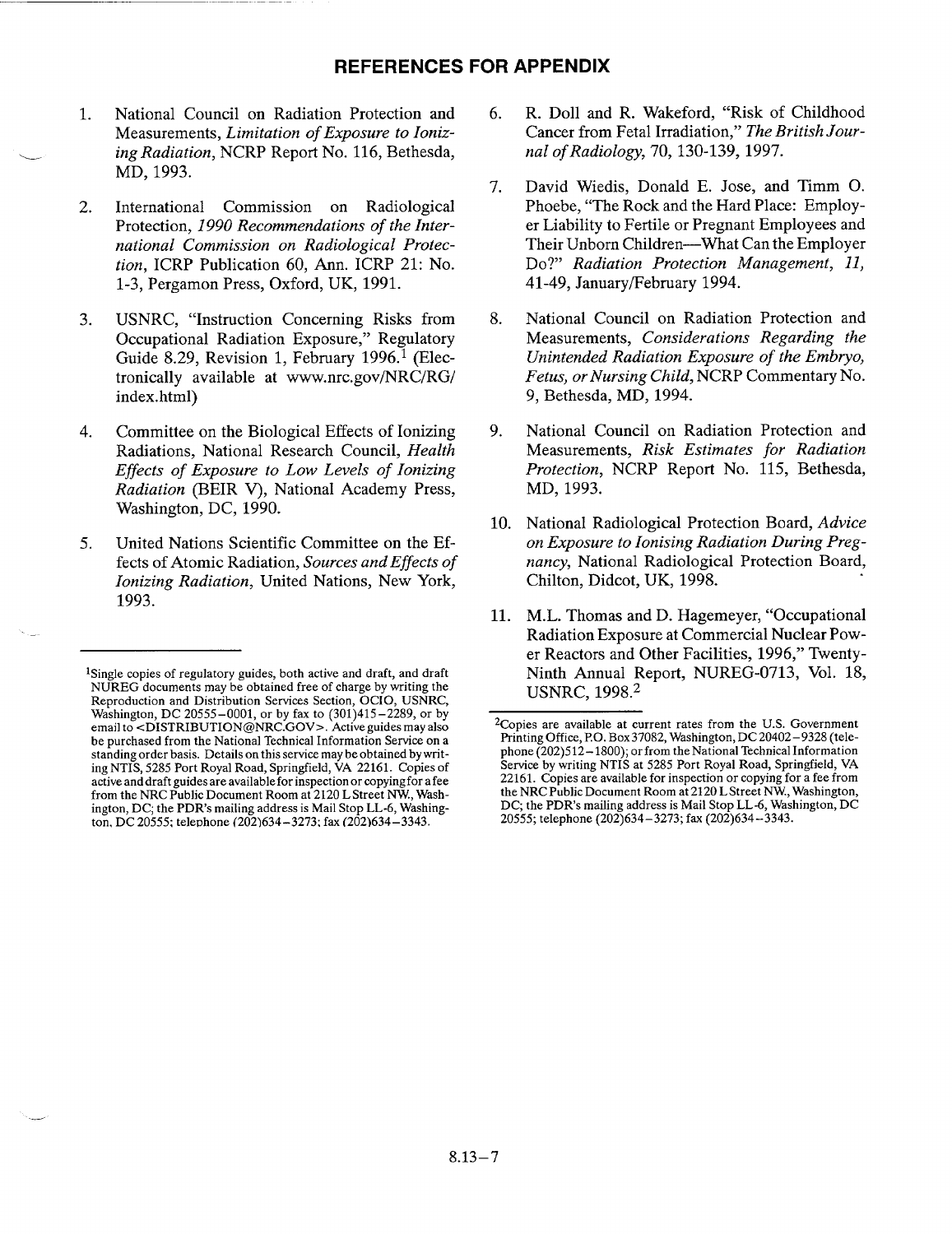# FORM LETTER FOR **DECLARING PREGNANCY**

This form letter is provided for your convenience. To make your written declaration of pregnancy, you may fill in the blanks in this form letter, you may use a form letter the licensee has provided to you, or you may write your own letter.

### DECLARATION OF PREGNANCY

To:

In accordance with the NRC's regulations at 10 CFR 20.1208, "Dose to an Embryo/Fetus," I am declaring that I am pregnant. I believe I became pregnant in (only the month and year need be provided).

I understand the radiation dose to my embryo/fetus during my entire pregnancy will not be allowed to ex ceed 0.5 rem (5 millisievert) (unless that dose has already been exceeded between the time of conception and submitting this letter). I also understand that meeting the lower dose limit may require a change in job or job responsibilities during my pregnancy.

(Your signature)

(Your name printed)

**I**

(Date)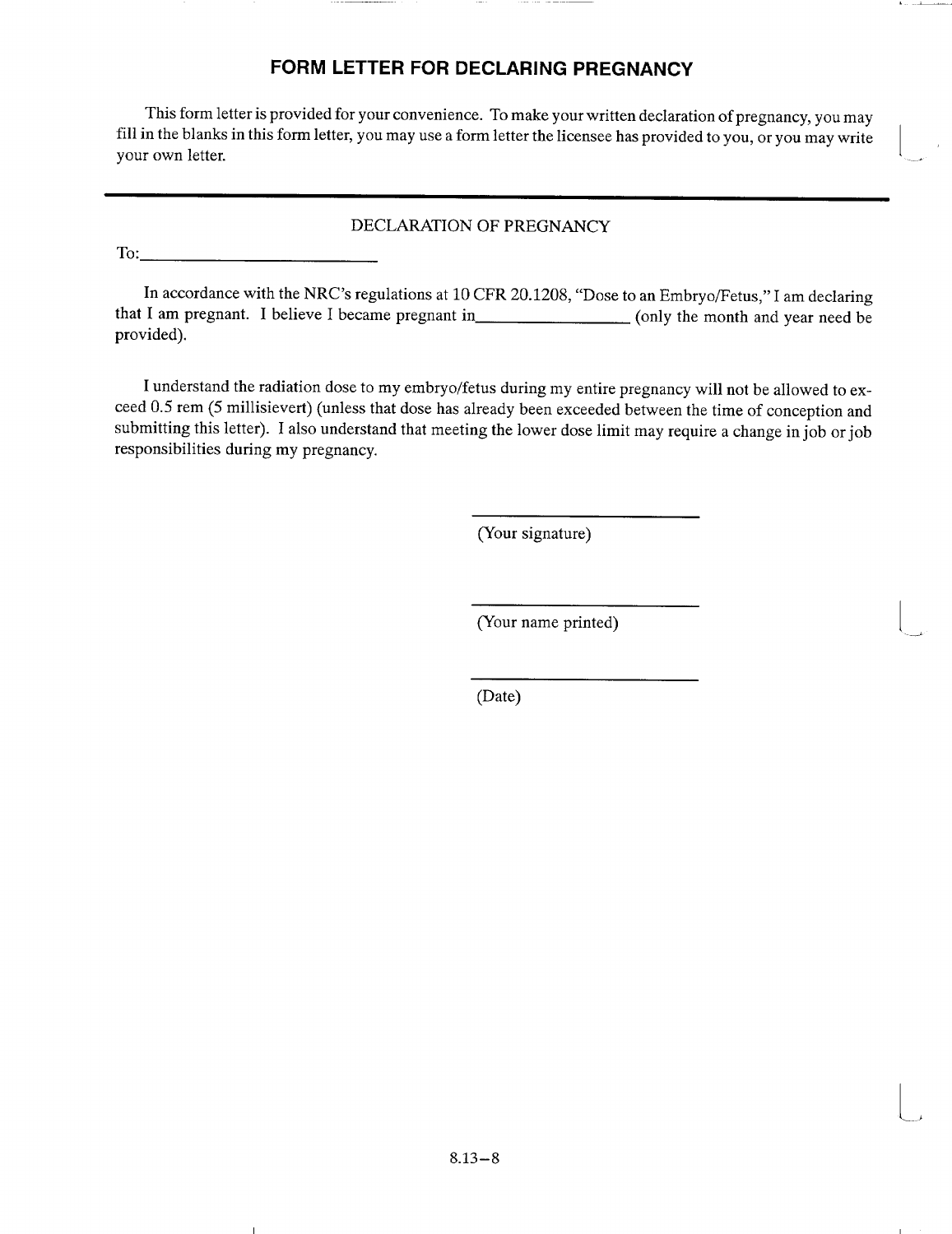## REGULATORY **ANALYSIS**

A separate regulatory analysis was not prepared for this regulatory guide. A regulatory analysis prepared for 10 CFR Part 20, "Standards for Protection Against Radiation" (56 FR 23360), provides the regulatory ba sis for this guide and examines the costs and benefits of the rule as imple mented by the guide. A copy of the "Regulatory Analysis for the Revision of 10 CFR Part 20" (PNL-6712, November 1988) is available for inspec tion and copying for a fee at the NRC Public Document Room, 2120 L Street NW, Washington, DC, as an enclosure to Part 20 (56 FR 23360).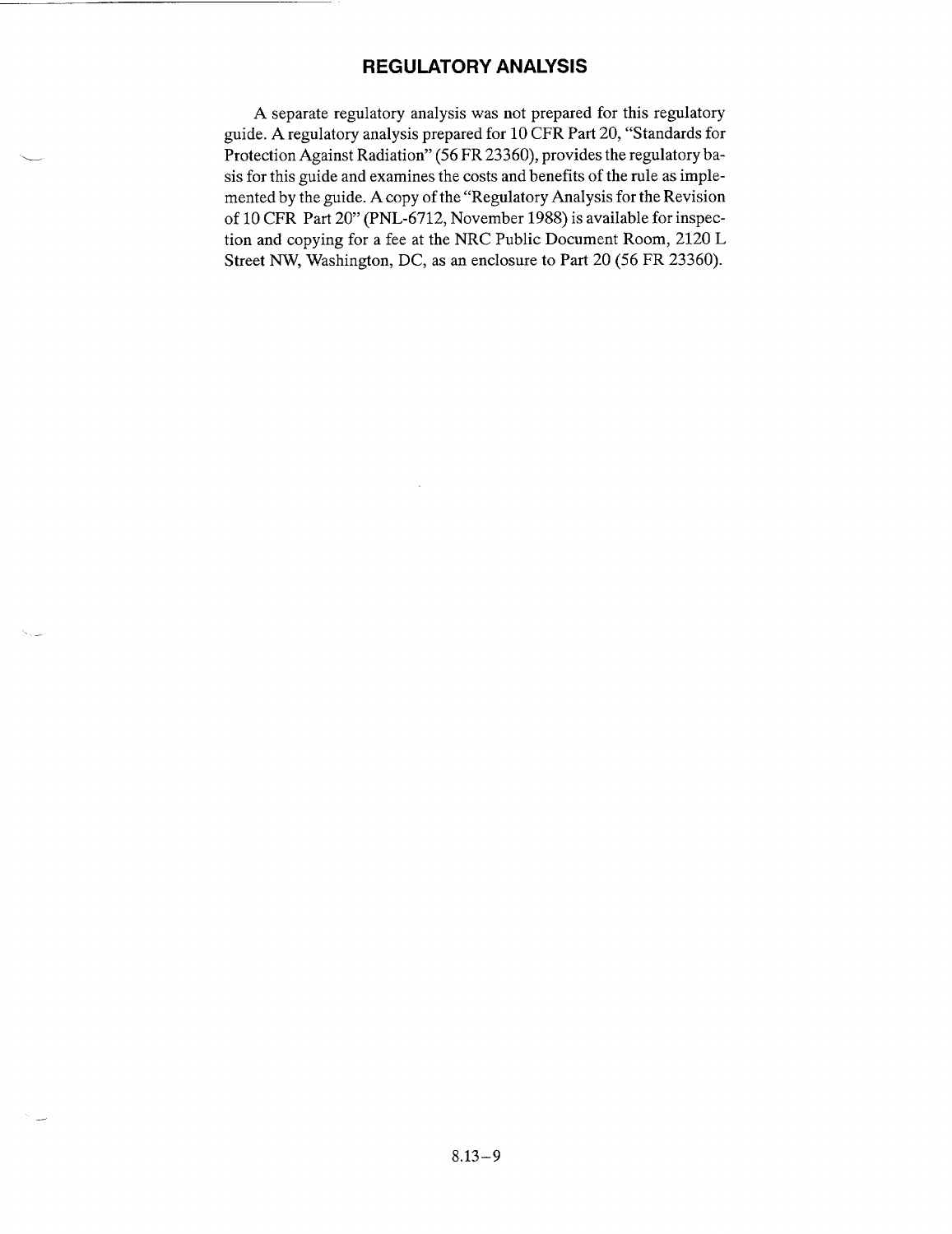

 $\sim$   $\sim$ 

 $\cdots$ 

Federal Recycling Program